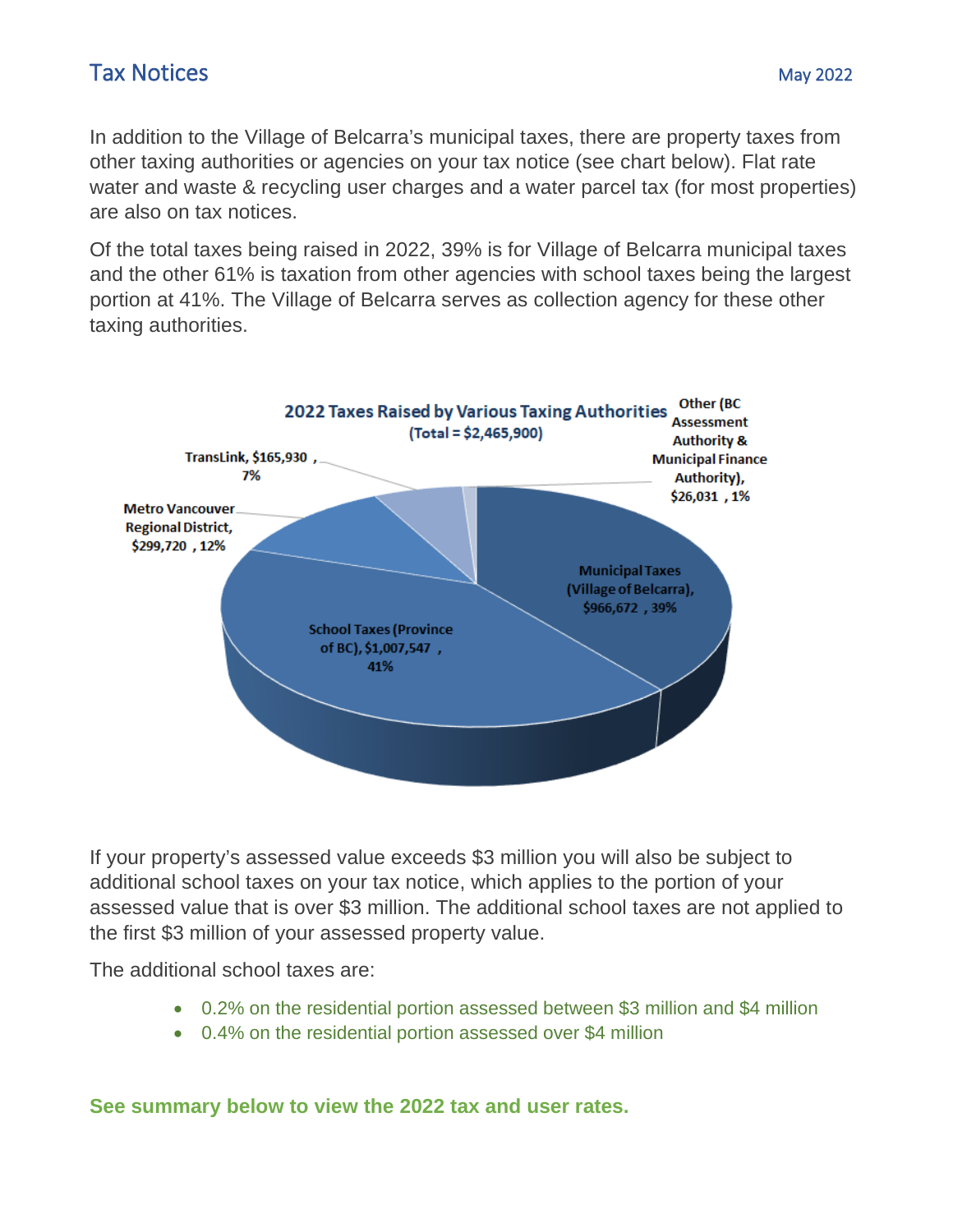# How are your property taxes calculated?

See how your property taxes are calculated based on your property's assessed value by watching this short video which has been produced by the City of Richmond.



For 2022, Council approved a 5% increase in general municipal taxes. The average increase in residential assessed values in the Village of Belcarra for 2022 was 20.92%.

> If your property's assessed value increased by the average your general municipal property taxes will increase by 5%.

If your property's assess value increased by less than the average your general municipal taxes will increase by less than the 5.0%.



If your property's assess value increased by more than the average your general municipal taxes will increase by more than the 5.0%.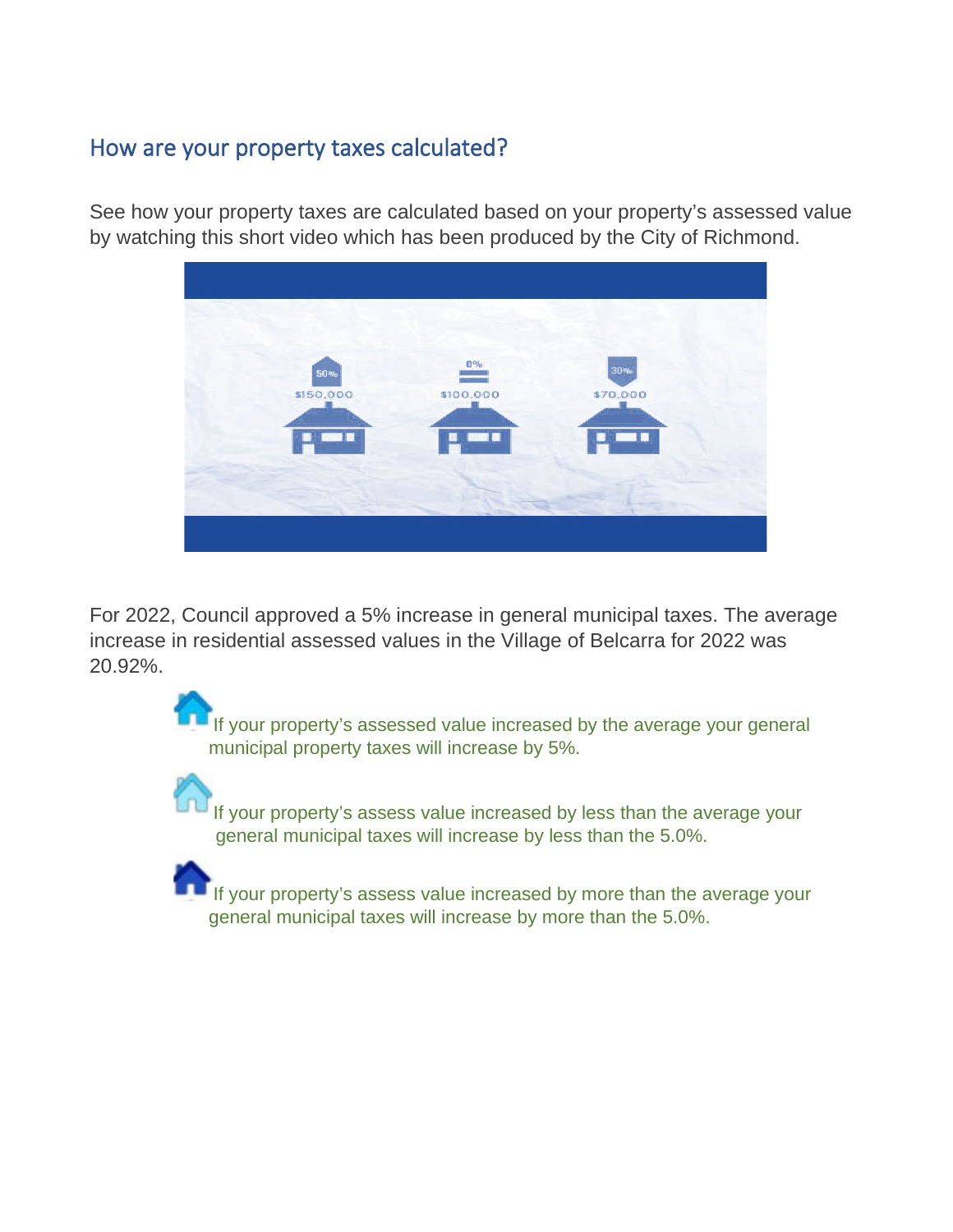## Municipal Services

Your property taxes and utility rates are used to pay for various municipal services, including:

- Public works and transportation
- Trails and parks
- Planning
- Police
- Fire
- Bylaw enforcement
- Building inspection
- Emergency operations
- Provision of water
- Waste & recycling
- Administration including operation of municipal hall
- Replacement of assets & infrastructure to maintain services

**Summary of Key Financial Indicators (changes from 2018 - 2021)**

• New assets & infrastructure as needed

## Your Tax Dollars at Work

Significant progress has been made in moving the Village of Belcarra in a positive financial direction over the past 3 years (see below). Our debt is the result of our water system and is being steadily paid down by those benefitting. Our commitment to responsible long term asset management practises has led to growing reserves. Both are leading to a more sustainable future for all Village residents.

| $\frac{1}{2}$ of Ref. Individually and $\frac{1}{2}$ (vidiges from 2010 - 2021) |                                                     |                                                     |             |  |  |
|---------------------------------------------------------------------------------|-----------------------------------------------------|-----------------------------------------------------|-------------|--|--|
| <b>Indicators</b>                                                               | 2018 Year-End<br><b>Financial</b><br><b>Results</b> | 2021 Year-End<br><b>Financial</b><br><b>Results</b> | \$ Change   |  |  |
| <b>Cash &amp; Investments</b>                                                   | \$1,700,055                                         | \$2,749,046                                         | \$1,048,991 |  |  |
| <b>Unrestricted Operating</b><br><b>Surpluses</b>                               | \$274,594                                           | \$371,956                                           | 97,362      |  |  |
| <b>Reserve Funds</b>                                                            | \$975,630                                           | \$1,947,914                                         | 972,284     |  |  |
| <b>Long-Term Debt</b>                                                           | (\$3,727,134)                                       | (\$3,301,843)                                       | 425,291     |  |  |
| <b>Net Debt (Financial Assets)</b><br>less Liabilities)                         | (\$2,492,408)                                       | (\$964,342)                                         | 1,528,066   |  |  |